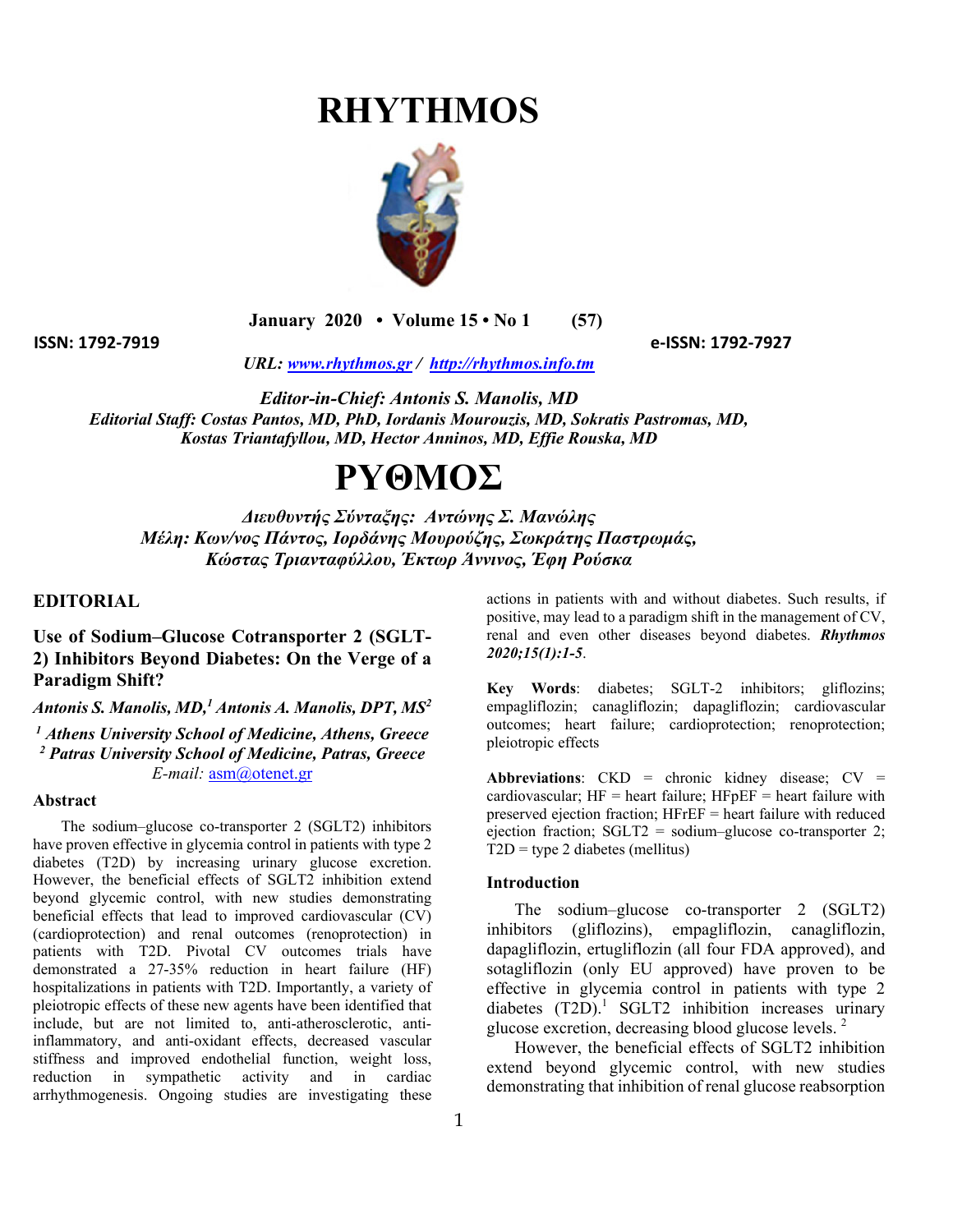reduces blood pressure, ameliorates glucotoxicity and confers hemodynamic effects that lead to improved cardiovascular (CV) and renal outcomes in patients with T2D.3-5 Pivotal CV outcomes trials (EMPA-REG OUTCOME, CANVAS, DECLARE-TIMI 58) for the first three agents have demonstrated 13-38% relative risk reduction in CV-related deaths vs placebo (empagliflozin, canagliflozin), and a 27-35% reduction in heart failure (HF) hospitalizations (empagliflozin, canagliflozin, dapagliflozin).<sup>6-8</sup>

These pleiotropic effects extend to a wide spectrum of actions that include weight loss induced initially by osmotic diuresis and later by reduction of fat mass; improved vascular stiffness and endothelial function; reduction in sympathetic activity and other effects discussed below and also mentioned in Table 1.

## **Cardioprotective Effects**

**Improved CV Outcomes.** The SGLT2 inhibitor empagliflozin reduced CV mortality by 38% and HF hospitalizations by 35% in diabetic patients.<sup>6</sup> Canagliflozin reduced CV mortality by 13%, while it reduced the rate of hospitalization for HF by 33%.<sup>7</sup> Dapagliflozin conferred a 17% lower rate of CV death or hospitalization for HF, which reflected a 27% lower rate of hospitalization for HF. $^8$  A recent meta-analysis of 42 trials with a total of 61,076 patients with T2D showed that compared with the control treatment, SGLT2 inhibitor treatment was associated with a reduction in the incidence of major adverse CV events (odds ratio-OR=0.86, P <. 0001), myocardial infarction (OR =  $0.86$ , P =  $0.001$ ),  $CV$  mortality  $(OR=0.74, P<0.0001)$  and all-cause mortality (OR=0.85, P<0.0001).<sup>9</sup>

**Heart Failure.** As mentioned, pivotal CV outcomes trials (EMPA-REG OUTCOME, CANVAS, DECLARE-TIMI 58) demonstrated a 27-35% reduction in HF hospitalizations in patients with  $T2D<sup>6-8</sup>$  A recent metaanalysis of the results in patients included in randomized controlled trials (RCTs) (N=34,322), observational studies  $(N=15,36,339)$ , and both  $(N=15,70,661)$  demonstrated a significant decrease in HF hospitalizations (OR 0.70, 0.64, 0.66, respectively, all  $p=0.000$ ) with SGLT-2 inhibitors compared to placebo or other anti-diabetes drugs in T2DM.10 A significant benefit in HF hospitalizations (OR 0.68, p=0.000) is also observed in patients with established HF (N=3891) in sub-group meta-analysis of RCTs.

Importantly, a most recent report of the DAPA-HF trial, which included patients with NYHA II-IV HF with reduced (<40%) ejection fraction (HFrEF), randomized to dapagliflozin ( $n=2373$ ) or placebo ( $n=2371$ ), indicated that over a median of 18.2 months, the primary outcome, a composite of HF or CV death, was reduced by

dapagliflozin by  $26\%$  (P<0.001), a first worsening HF event by 30%, CV death by 18% and total death by 17%.<sup>4</sup> Findings in patients with diabetes were similar to those in patients without diabetes. The frequency of adverse events related to volume depletion, renal dysfunction, and hypoglycemia did not differ between treatment groups.

According to the recent results of the DEFINE-HF trial, in patients with HFrEF, use of dapagliflozin over 12 weeks did not affect mean NT-proBNP but increased the proportion of patients experiencing clinically meaningful improvements in HF-related health status or natriuretic peptides.11 Results were consistent among patients with or without T2D. The authors concluded that benefits of dapagliflozin on clinically meaningful HF measures appear to extend to patients without diabetes. Similarly, the DAPA-HF trial showed that among patients with HFrEF, the risk of worsening HF or death from CV causes was lower among those who received dapagliflozin than among those who received placebo, regardless of the presence or absence of T2D.<sup>4</sup>

Several mechanisms have been put forward to explain the benefits of SGLT-2 inhibitors in diabetic patients with HF, which also raise the possibility of using these drugs as therapies not only in the prevention of HF, but also for the treatment of patients with established HF regardless of the presence or absence of diabetes.<sup>12, 13</sup> Ongoing dedicated HF trials will further shed light on the merits of SGLT-2Is in patients with established HF with or without T2D.

**Ischemia/Myocardial infarction**. As mentioned, a recent meta-analysis of 42 trials (N=61,076) showed that compared with the control, SGLT2 inhibitor treatment in diabetic patients was associated with a reduction in myocardial infarction by 14% (P= $0.001$ ). <sup>9</sup>

A cytoprotective effect, including protection against myocardial ischemia/reperfusion injury has been suggested by animal studies. Langendorff-perfused hearts, from diabetic and nondiabetic rats, fed long-term for 4 weeks with canagliflozin, had lower infarct sizes.<sup>5</sup> By contrast, direct treatment of isolated nondiabetic rat hearts with canagliflozin, solubilized in the isolated Langendorff perfusion buffer, had no impact on infarct size. This latter study demonstrates that the infarct-sparing effect of longterm treatment with canagliflozin results from either a glucose-independent effect or up-regulation of cardiac prosurvival pathways. These results further suggest that SGLT2 inhibitors could be repurposed as novel cardioprotective interventions in high-risk CV patients irrespective of diabetic status.

## **Renoprotective effects**

The results of studies in non-diabetic chronic kidney disease (CKD) models suggest that SGLT2 inhibitors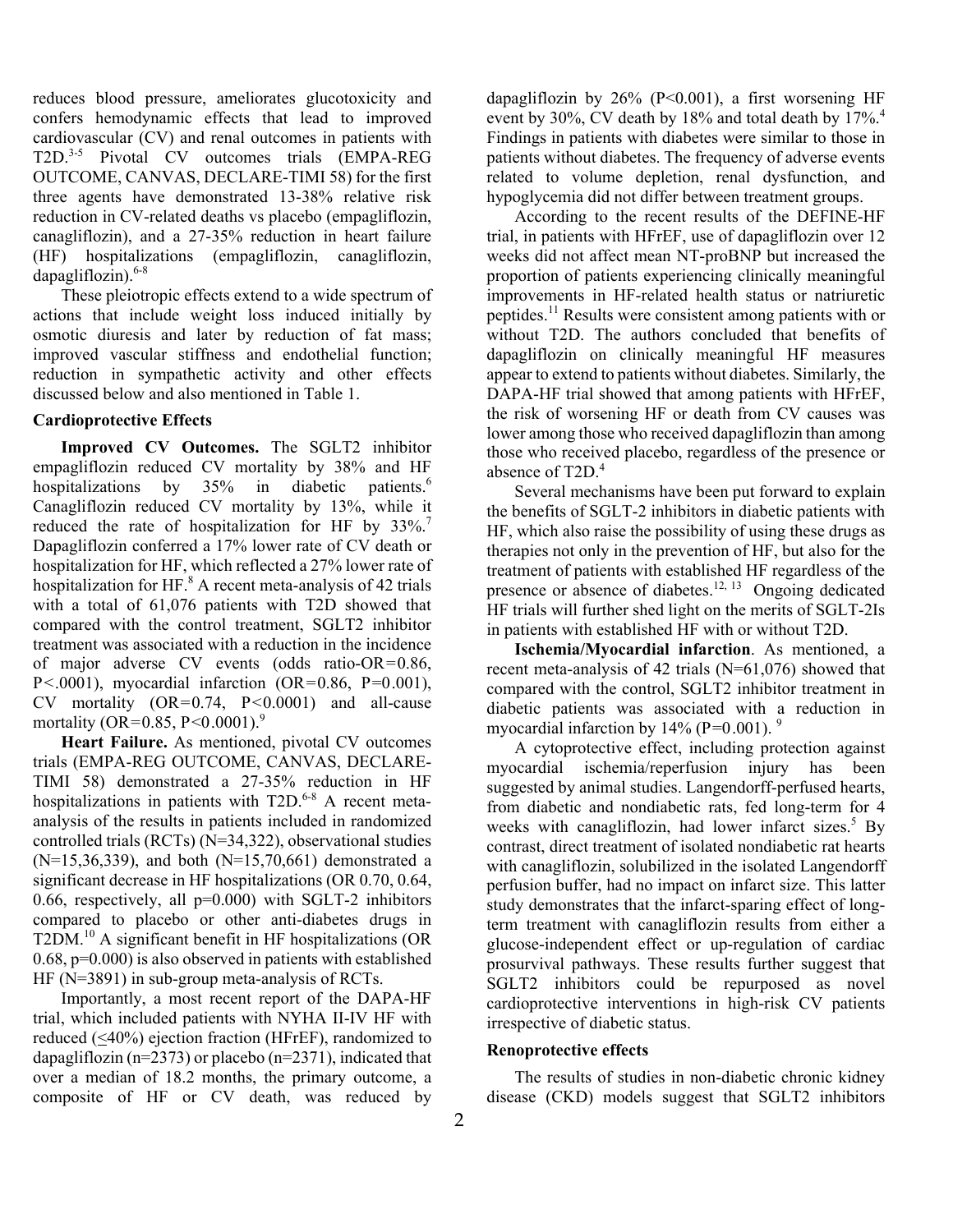could also have a direct beneficial effect on the kidney, which would be independent of the glycemic and blood pressure control.<sup>3</sup> Canagliflozin 100 or 300 mg/d, compared with glimepiride, slowed the progression of renal disease over 2 years in patients with T2D; importantly, canagliflozin conferred renoprotective effects independently of its glycemic effects.<sup>14</sup>

The renoprotective effects of SGLT2 can also be ascribed to natriuresis resulting from inhibition of sodium and glucose reabsorption.<sup>3</sup> An increased sodium delivery to the macula densa activates the tubuloglomerular feedback that leads to afferent arteriole vasoconstriction and a reduction in intraglomerular pressure. Interestingly, a pattern of change in renal function similar to that observed with angiotensin converting enzyme (ACE) inhibitors or angiotensin receptor blockers (ARBs) has been demonstrated for SGLT2 inhibitors, where a shortterm initial decrease of glomerular filtration rate is followed by stabilization over time, which appears to be reversible upon discontinuation of the drug.15 Other plausible mechanisms that have been proposed to contribute to renoprotection conferred by SGLT2 inhibitors are blood pressure lowering, weight loss, amelioration of the volume overload and glycemic control itself. However, it is still not clear whether these drugs also exert direct protective effects on the kidney.

## **Reduction of Sympathetic Overactivity**

It has been suggested that SGLT2 inhibitors reduce central sympathetic overactivity, probably by suppressing renal afferent signaling to the brain.<sup>16</sup> An attenuation of sympathetic activity is deduced as no rise of heart rate is detected despite reductions in blood pressure and plasma volume. This effect has been demonstrated in experimental and clinical data, shown to occur in key target organs such as the heart and the kidneys. $17$ 

## **Weight Loss**

Several studies support the concept that SGLT2 inhibitors can be effective as adjuvant weight loss therapy when given together with agents that reduce food intake.<sup>18</sup> In overweight and obese subjects without diabetes, canagliflozin significantly reduced body weight compared with placebo and was generally well tolerated.<sup>19</sup>

## **Pleiotropic Effects and Potential Mechanisms of Cardiovascular and Renal Protection**

 As mentioned, several pleiotropic effects on the heart, kidney, vessels, autonomic nervous system, and elsewhere and various potential mechanisms have been suggested to explain the cardioprotective and renoprotective effects of SGLT-2 inhibitors (Table 1).  $^{1, 20, 21}$  Among others, antiatherosclerotic, anti-inflammatory, and anti-oxidant effects, decreased vascular stiffness and improved endothelial function have been proposed.<sup>22</sup> Hemodynamic effects involving reduction in blood pressure and afterload, natriuresis-related intravascular volume contraction, and an osmotic diuresis have also been considered as potential mechanisms for the beneficial effects in patients with heart failure.<sup>23</sup> SGLT2 inhibitors can also inhibit cardiac sodium-hydrogen exchanger (isoform 1) leading to improvement in cardiac injury and reduction of infarct size, hypertrophy, and fibrosis independently of their effects on sodium reabsorption or blood pressure; they can also inhibit renal sodium-hydrogen exchanger (isoform 3) leading to reduction of sodium reabsorption in the proximal tubule.24 Other factors that may be involved in CV protection may relate to plasma volume contraction– mediated decreases in myocardial stretch contributing to reduced cardiac arrhythmogenesis, several metabolic effects (such as improved cardiac mitochondrial function and fuel energetics, decrease in body weight, decrease in uric acid and triglycerides and an increase in HDL cholesterol), and hormonal effects, such as increased glucagon release.<sup>25</sup> An experimental study indicated that empagliflozin causes direct pleiotropic effects on the myocardium by improving diastolic stiffness and hence diastolic function; these effects were independent of diabetic conditions. 26 As mentioned, a reduction of sympathetic overactivity by SGLT-2 inhibitors has also been suggested as a cardioprotective mechanism.<sup>16</sup> Nevertheless, significant knowledge gaps remain in this field which investigators are now beginning to explore; ongoing and future trials may aid in this direction.

 With regards to the renoprotective effects of SGLT-2 inhibitors, several beneficial actions have been enlisted; blood pressure lowering even in the presence of CKD, reduced endothelial dysfunction and arterial stiffness; improved metabolic profile (decrease in weight and HbA1C); improved oxygenation of tubular cells and increased hematocrit; decreased albuminuria; optimized intravascular volume; decreased intraglomerular pressure; improved CV function that maintains renal perfusion. 27

## **Side-Effects**

In the context of an emerging widespread optimism often reaching enthusiasm about the potential of these new antihyperglycemic agents with their pleiotropic effects demonstrated beyond their glycemic effects, one needs to be vigilant about their potential side-effects.<sup>28, 29</sup> These harmful effects include euglycemic keto-acidosis which is a life-threatening condition requiring urgent hospitalization; acute kidney injury has also been reported; serious urinary tract infections may occur, as well as genital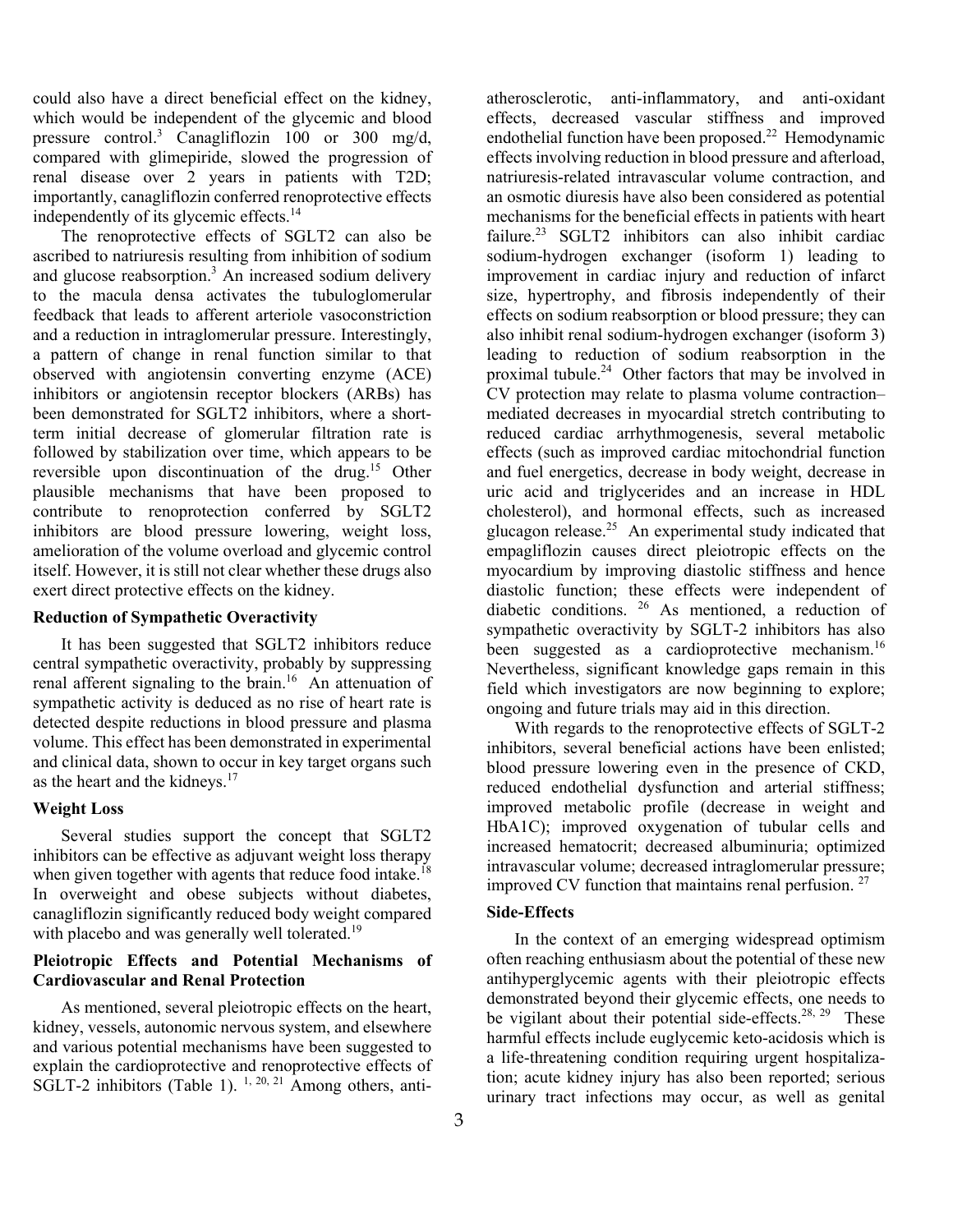mycotic infections; an increased risk for lower limb amputation has been observed in patients receiving canagliflozin; these agents may increase the risk of hypoglycemia when used in combination with insulin or an insulin secretagogue; dose-related increases in LDLcholesterol have also been encountered.<sup>28, 29</sup>

# **Table 1**. *Pleiotropic Effects of SGLT-2 Inhibitors Beyond the Anti-Hyperglycemic Effects*

● BP/afterload reduction by natriuresis and osmotic diuresis and consequent plasma volume reduction

- Improved CV function maintains renal perfusion
- BP lowering even in the presence of CKD

• Decrease in intraglomerular pressure thus attenuating albuminuria

• Anti-atherogenic effects

● Cytoprotective effect, including protection against myocardial ischemia/reperfusion injury

● Anti-inflammatory / anti-oxidant / anti-fibrotic effects

● Improved endothelial function/Reduced arterial stiffness

● Inhibition of sodium-hydrogen exchanger isoform 3 in heart/vasculature and isoform 1 in kidney leading to attenuation of cardiac injury, hypertrophy, and fibrosis independently of their effects on sodium reabsorption or BP

● Metabolic effects: decreased triglycerides/uric acid/HbA1C, increased HDL, weight loss

● Improved mitochondrial function and fuel energetics

- Reduced arrhythmogenesis
- Hormonal effects: increased glucagon release

● Increased erythropoietin levels with increase in hematocrit improving O2 transport to heart and kidneys

• Reduced SNS activity

 $BP = blood pressure$ ;  $CKD = chronic kidney disease$ ;  $CV =$ cardiovascular; SGLT-2 = sodium–glucose co-transporter 2; SNS = sympathetic nervous system

\_\_\_\_\_\_\_\_\_\_\_\_\_\_\_\_\_\_\_\_\_\_\_\_\_\_\_\_\_\_\_\_\_\_\_\_\_\_\_\_\_\_\_\_\_\_

## **Ongoing and Future Trials**

**Heart Failure**. The *EMPA-TROPISM* RCT is comparing the efficacy and safety of empagliflozin in nondiabetic HF patients.30 The *Empire HF* trial will elucidate the effects and modes of action of empagliflozin in HFrEF patients with and without T2DM.<sup>31</sup>

The EMPEROR trials will study the empagliflozin also in patients with HF without diabetes. The *EMPEROR-Reduced* trial is enrolling ≈3600 patients with HFrEF (ejection fraction  $\leq 40\%$ ), half of whom are expected not to have diabetes.32 The *EMPEROR-Preserved* trial is enrolling ≈5750 patients with HF with preserved ejection fraction (HFpEF) (ejection fraction >40%), with and without diabetes.33 The *EMPERIAL-Preserved* and *EMPERIAL-Reduced* are RCTs designed to investigate the effects of empagliflozin on exercise capacity and patient-reported outcomes in patients with chronic stable HFpEF and HFrEF, respectively. 34

**Coronary Artery Disease**. The *EMMY* trial will test empagliflozin in patients with myocardial infarction regardless of their diabetic status. The EMMY trial will therefore explore the concept of SGLT2 inhibition to improve cardiac remodeling, pre-and after-load reduction and cardiac metabolism regardless of its antidiabetic effects.35

**Chronic Kidney Disease (CKD)**. The *EMPA-REIN* trial will examine the acute and chronic renal effects of empagliflozin in healthy volunteers.<sup>36</sup> The *DAPA-CKD* trial will determine the efficacy and safety of dapagliflozin 10 mg/d to delay the progression of kidney disease in patients with both diabetic and nondiabetic CKD.<sup>27</sup> The *DIAMOND* trial will study the effects of dapagliflozin in non-diabetic patients with proteinuria

Current clinical trial data do not support the use of SGLT-2 inhibitors in patients with eGFR <30 ml/min/1.73 m<sup>2</sup>. Ongoing trials considering patients with CKD stage 4 include *EMPA-KIDNEY* (empagliflozin), *SCORED* (Sotagliflozin; NCT03315143), and *SOLOIST-WHF* (Sotagliflozin; NCT03521934).37

#### **References**

1. Manolis AA, Manolis TA, Manolis AS. Cardiovascular safety of antihyperglycemic agents: "Do Good or Do No Harm". *Drugs* 2018;78:1567-92.

2. Simes BC, MacGregor GG. Sodium-Glucose Cotransporter-2 (SGLT2) Inhibitors: A Clinician's Guide. *Diabetes Metab Syndr Obes* 2019;12:2125-36.

3. Vergara A, Jacobs-Cacha C, Soler MJ. Sodium-glucose cotransporter inhibitors: beyond glycaemic control. *Clin Kidney J* 2019;12:322-25.

4. McMurray JJV, Solomon SD, Inzucchi SE, et al. Dapagliflozin in Patients with Heart Failure and Reduced Ejection Fraction. *N Engl J Med* 2019;381:1995-2008.

5. Lim VG, Bell RM, Arjun S, et al. SGLT2 inhibitor, canagliflozin, attenuates myocardial infarction in the diabetic and nondiabetic heart. *JACC Basic Transl Sci* 2019;4:15-26.

6. Zinman B, Wanner C, Lachin JM, et al. Empagliflozin, Cardiovascular Outcomes, and Mortality in Type 2 Diabetes. *N Engl J Med* 2015;373:2117-28.

7. Neal B, Perkovic V, Mahaffey KW, et al. Canagliflozin and Cardiovascular and Renal Events in Type 2 Diabetes. *N Engl J Med* 2017;377:644-57.

8. Wiviott SD, Raz I, Bonaca MP, et al. Dapagliflozin and Cardiovascular Outcomes in Type 2 Diabetes. *N Engl J Med* 2019;380:347-57.

9. Zou CY, Liu XK, Sang YQ, Wang B, Liang J. Effects of SGLT2 inhibitors on cardiovascular outcomes and mortality in